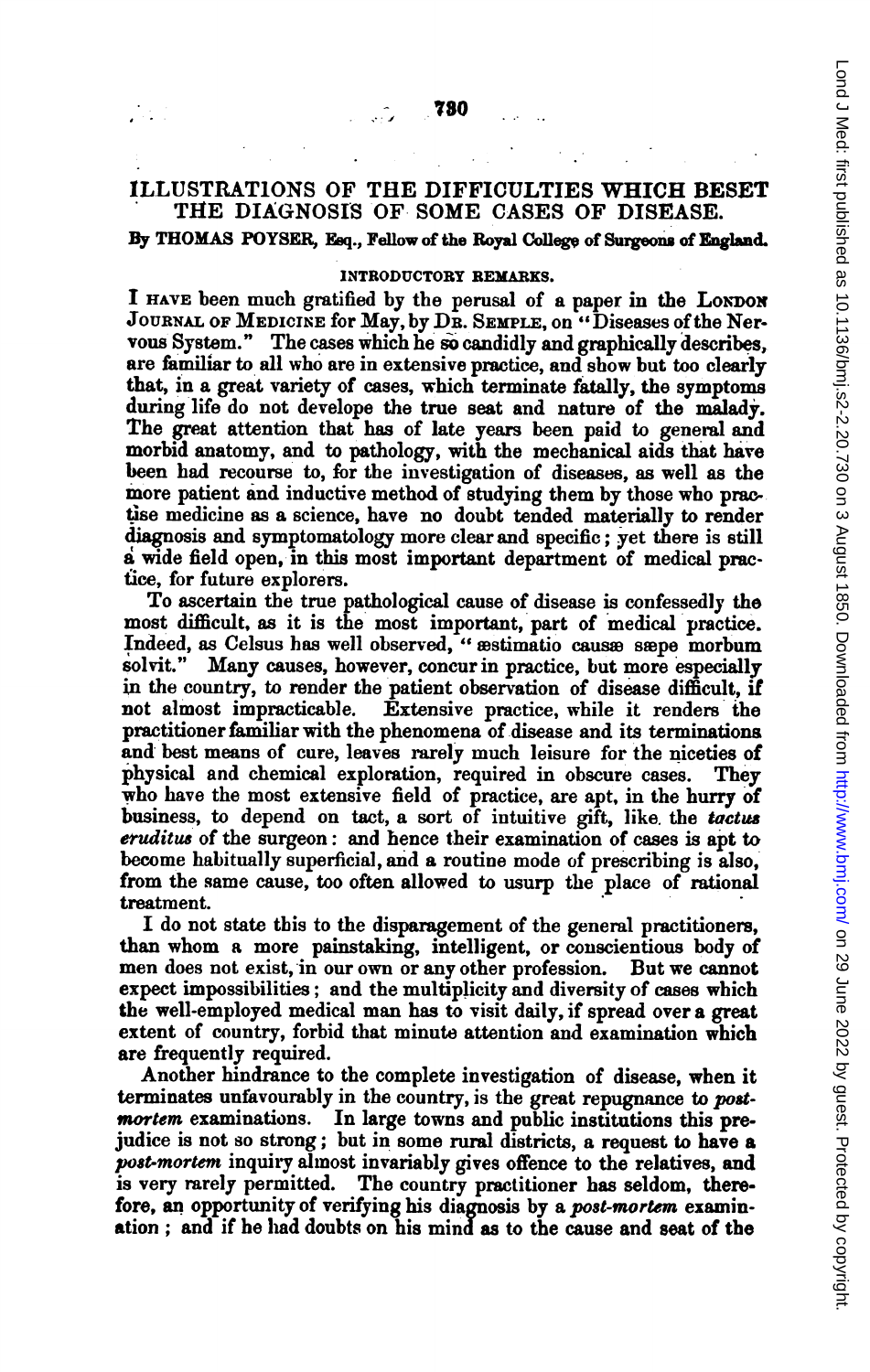disease, during the life of his patient, those doubts have little chance of being cleared up by his death.

Occasionally, however, a post-mortem examination is allowed, and then we sometimes find that the true seat of the disease is revealed, which during life was not suspected, nor indicated by the symptoms. These unlooked-for terminations of disease are seldom given to the public; as they imply, (though often unjustly), a want of skill, or perspicacity, in the medical attendant: while periodical works teem with cases terminating favourably, or where the examination after death proves the diagnostic skill of the narrator. In systematic treatises too, and monographs on particular diseases, the general history of the symptoms, treatment, and termination of the ailment, proceeds too smoothly to meet the exigencies and stern realities of actual practice. Untoward and unlooked for terminations of disease are seldom adverted to, or recorded; and yet these furnish the most important and instructive part of the history, as they are beacons or landmarks to future inquirers.

In the short but elegant preface to the transactions of the College of Physicians, written, as is generally supposed, by the late Dr. Heberden, is this paragraph: "It is to be wished, that writers would not confine themselves to relate only their successfil practice. A physician of great experience might write a very useful paper, if he would have the courage to give an account of such methods of cure only, as he had found to be ineffectual or hurtful." With the wish to further a suggestion coming from such high authority, I published a few years ago, in the fifth volume of the Transactions of the Provincial Medical and Surgical Association, some cases and dissections " to shew the uncertainty and difficulty of diagnosis; from the symptoms during life not being indicative of, or bearing any proportion to, the extent of morbid lesion discoverable The cases to be offered to the readers of the LONDON JOURNAL OF MEDICINE, may be regarded as a continuation of these reports. Having no system to establish, or theory to support, they will be selected indiscriminately, from notes taken at the time: and although, perhaps, but little may be learned from them in the way of practice, yet I trust that, from the reasons above stated, they will not be found uninteresting or useless. An important object will be answered by their publication, if it induce others, whose opportunities of observation from public hospitals and other sources are much greater than mine, to publish such results of their experience, as may illustrate the difficulties which beset the diagnosis of some cases of disease.

CASE 1. OBSCURE NEURALGIC PAINS: DISEASE OF THE BRAIN, AND ENLARGEMENT OF THE LIVER. Mrs. --- aged 40, the mother of a large  $Mrs. -$ , aged 40, the mother of a large family, and a lady of great intellectual attainments, who had usually been in the enjoyment of good health, was attacked in the Autumn of 1844 with acute Pain in the right groin, or rather in the inner and upper margin of the ilium. The pain was limited in extent, and might be covered, as she expressed it, with her finger, but was so acute as to deprive her almost entirely of sleep, and to render any motion of the part nearly<br>insupportable. There was no swelling, redness, nor any appearance of There was no swelling, redness, nor any appearance of

VOL. 11.  $49$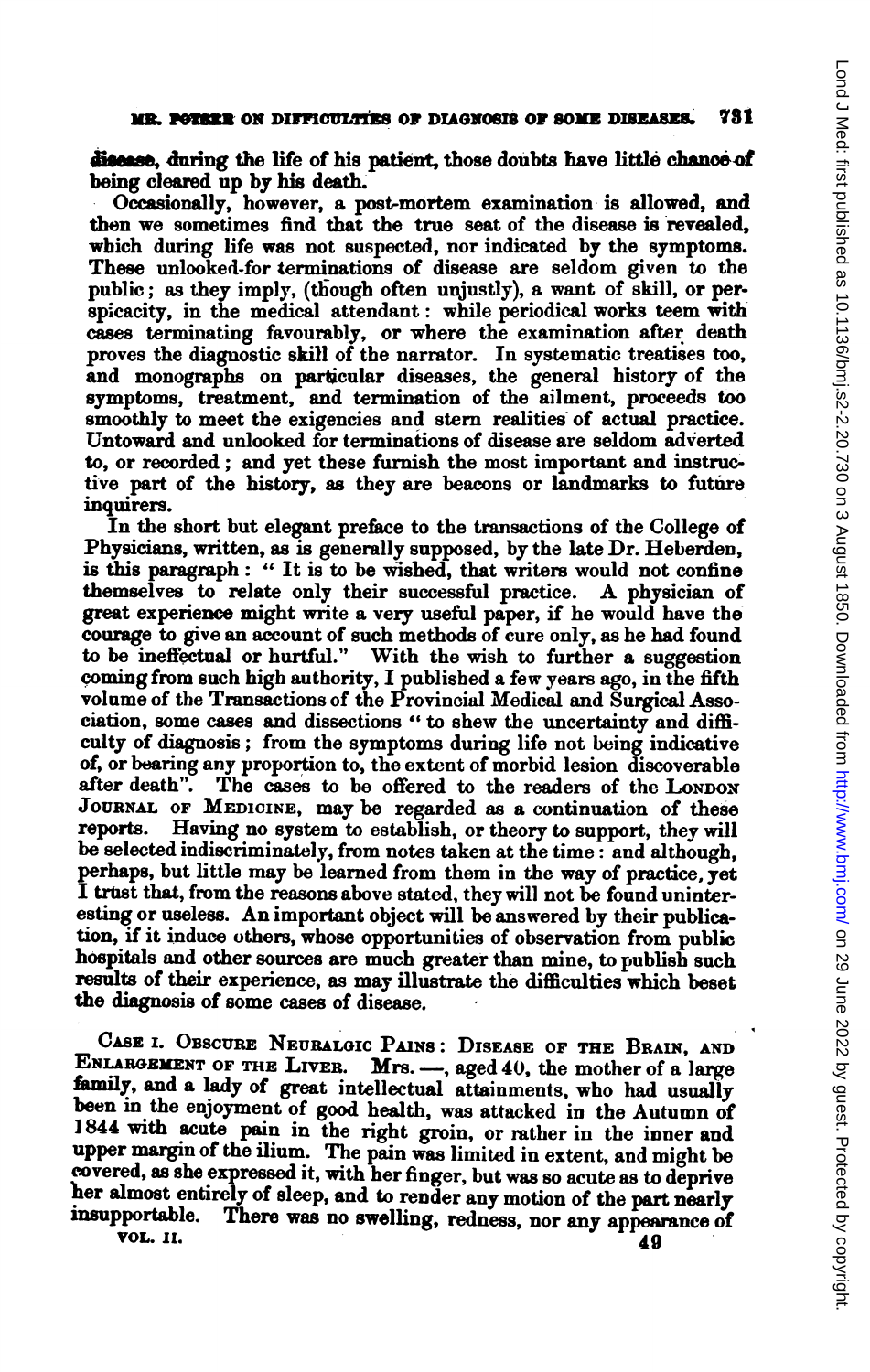# 782 vr. poyser on difficulties of diagnosis of some diseases.

inflammation. This pain continued some months, without varying its seat or character, and but little controlled by treatment.

It was considered to be neuralgic; and every means that could be suggested, both constitutional and local, were tried by an eminent surgeon who then attended the case. During the progress of this affection,  $Mrs.$  — herself discovered, while in bed, (to which she had long been confined by the neuralgic pain), a swelling in the right side below the liver. On examination, this viscus was found much enlarged, extending four or five inches below its normal size and situation, of a stony hardness; but unattended with pain or tenderness on pressure. seemed to account for the pelvic pain, inasmuch as the pressure from this indurated mass on the nerves might occasion it. Mercury with taraxacum, and iodine and mercurial frictions, were therefore had recourse to, without any alleviation of the pain, or diminution of the hepatic disease.

In the Spring of 1845, the patient was removed to her mother's house in this neighbourhood, and on April 6th I saw her. In addition to the enlargement of the liver, and the acute pain on the inner margin of the crista ilii, there was now tympanitis, the bowels being enormously distended with flatus. There was no pain in the head, no fever, and the pulse and tongue were natural: but there was a degree of irritability of mind and fretfulness which was remarkable, as Mrs. - 's natural disposition was peculiarly placid and gentle. It is unnecessary to detail the treatment, as but little or no relief was obtained from it.

The tinctura cannabis indica soothed and tranquillized the nervous feelings; and the unguentum aconiti as a local application, (suggested by Sir Benjamin Brodie, who was consulted), in some degree assuaged the pain; but the general character of the symptoms continued unabated, till about the middle of April, when the pain began to diminish, and, in two or three days, went off altogether. After the removal of the pain, Mrs. - 's spirits and appetite improved; she was able to sit up and walk about her room; and although the tympanitic swelling and enlargement of the liver did not diminish, yet she was cheered by the freedom from pain, and the prospect of recovery.

On the  $28th$  of April, while sitting in her chair, Mrs. - had an apoplectic seizure, which deprived her of speech and the power of swallowing, from which she never rallied. She expired May 3rd.

A post-mortem examination was made thirty-six hours after death. On removing the calvarium, the external part of the brain presented no diseased appearance; but, on catting into the left hemisphere, it was found to be quite degenerated in structure. The whole of the anterior lobe was converted into a thick purulent fluid; and, in the middle of this large abscess, there was a clot of blood of the size of a walnut. This coagulum appeared to be of recent formation. The left middle lobe was pulpy and diseased, but the otber parts of the cerebrum and cerebellum had a firm consistence and healthy structure. The abdomen was very large, from the bowels being enormously distended with flatus, but there was no extravasated fluid or gas in the cavity. The left lobe of the liver presented a very diseased appearance. It was enlarged to more than twice its usual size, had almost a stony hardness, was mottled and tuberculated externally, and on cutting into it, its texture was gristly